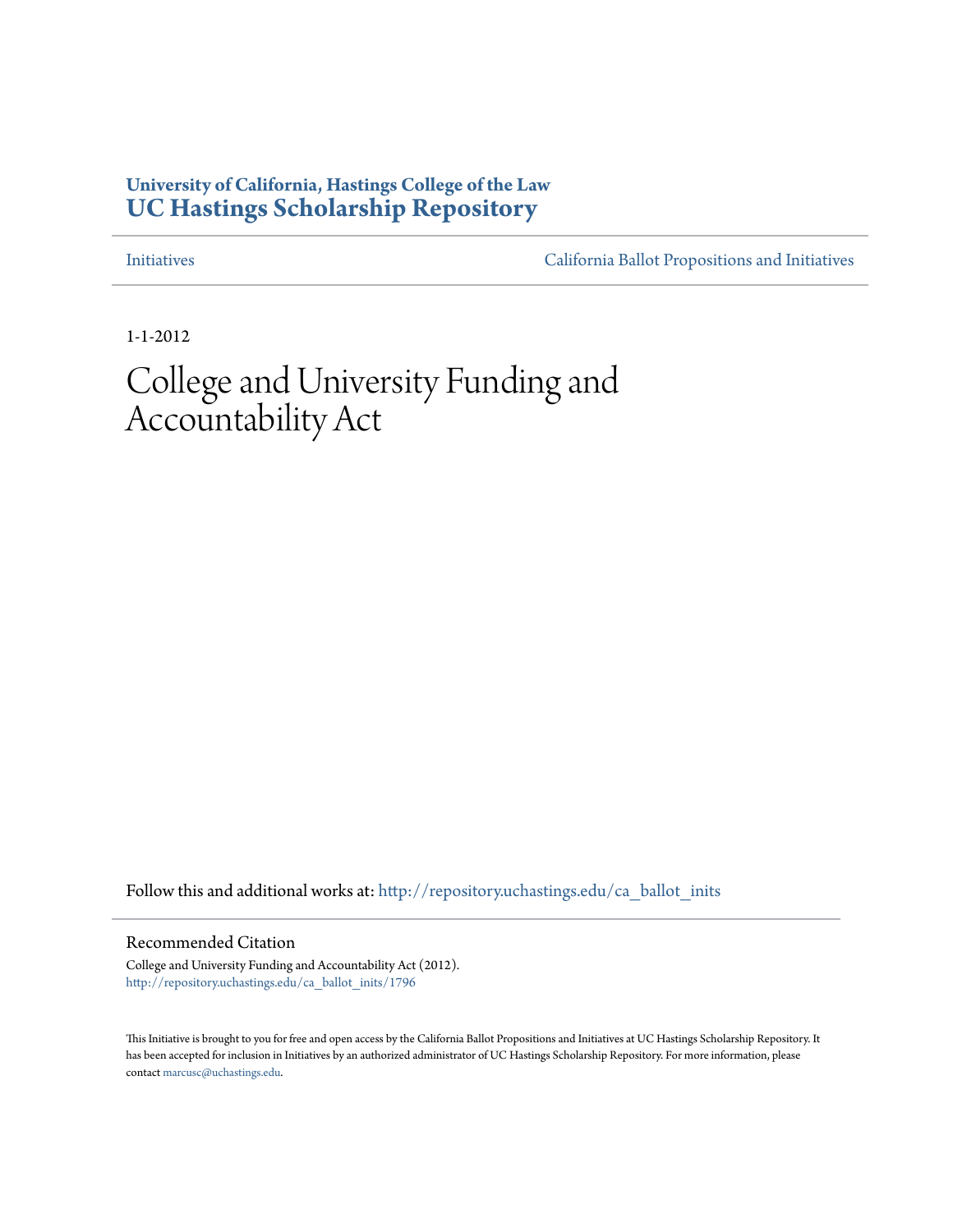**12-0011** 

Initiative Coordinator Office of the Attorney General 1300 I Street Sacramento, CA 95814

REVEIVED

**APR 0 2 2012** 

iNiTIATIVE COORDINATOR ATTORNEY GENERAL'S OFFICE

Amdt. #<sup>1</sup> S

Subject: Corrections in the Request for Title and Summary for Proposed Initiative

To the Attorney General's Initiative Coordinator,

Attached is the complete text of an amended version of a proposed initiative mailed on March  $23<sup>rd</sup>$ , 2012. Corrections where made on section 3, which consisted of typographical errors and do not change the meaning of the section, including the word "Furthermore" to the word "also" for greater clarity, also not changing the meaning of the text. Section 5, in which "Systems" was changed to "System" where deemed appropriate, also not changing the meaning of the text and only being a typographical error. And also in section 7, the typographical error was made on line 1 (heading excluded) of the section, the change were the words "section 5" to "section 6".

Any question, comments, or concerns may be directed to me af the following

Jesse Lucas 12801 Corlett Ave., Los Angeles Ca (310)617 -2620 ilucasj@calstatela.edu, , jesse.lucas@rocketmail.com '

Thank you,

 $\sqrt{2}$ 

Pecv: Date of March 26 2012  $F: l$  #  $11 - 0011$ 

 $\mathfrak{t}$  :

t'

Jesse Lucas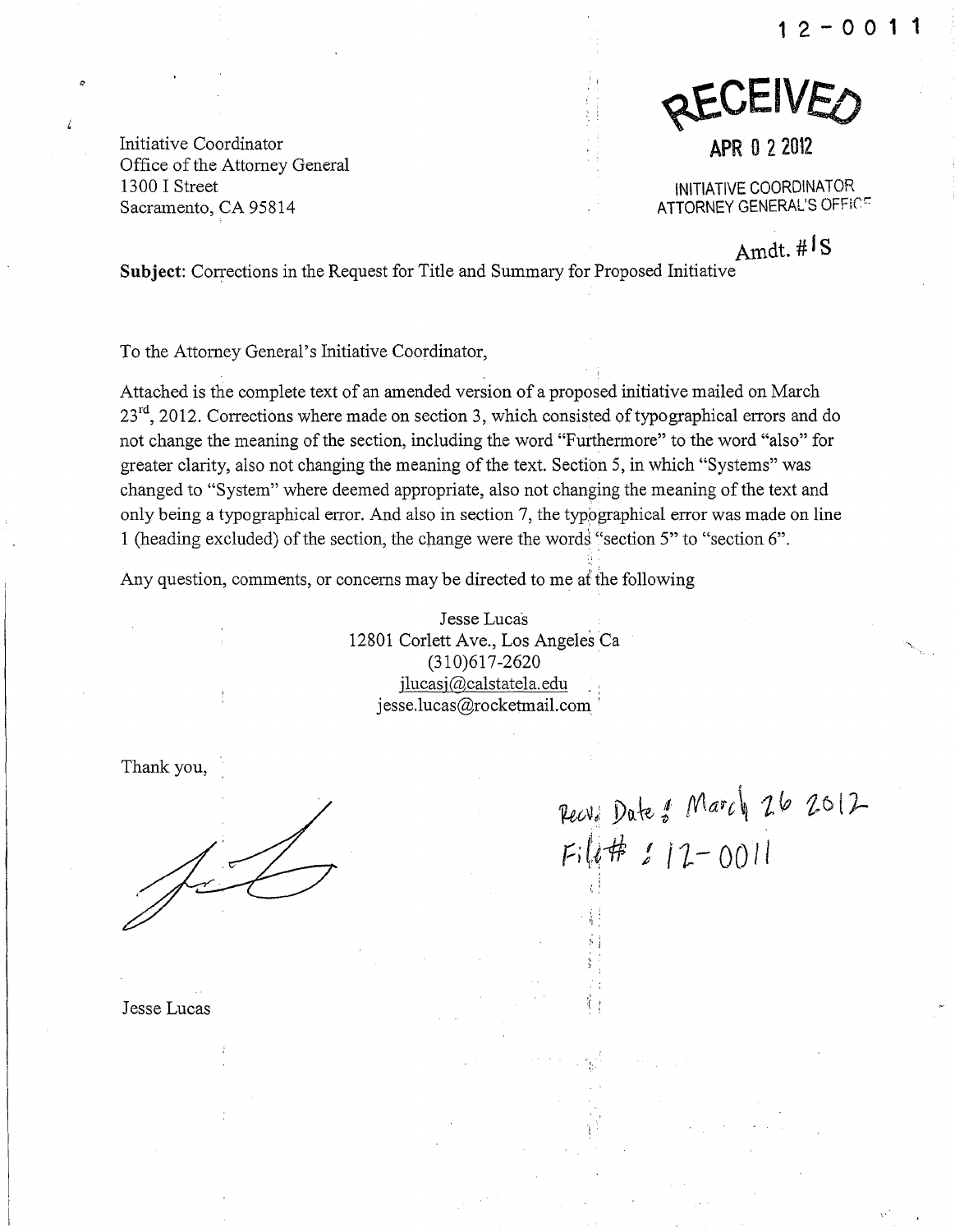#### Section 1. University Costs

All fees and tuition cost increases for the California State University, University of California, and California Community College System, are to be halted and reverted back to fiscal year January 1, 2010 levels, adjusted for inflation. Spending levels for the California State University, University of California, and California Community College system are to be below January 1, 2010 levels on a per student basis respective to each system when adjusted for inflation.

; .

I) 'I

> ,. i . ! '  $\frac{1}{2}$ , .. ~. i 24

#### Section 2. Financial Support

The state of California will not end or cut the California student, aid programs or state of 1 California student loan programs below their fiscal year January 2011 levels per student, adjusted for inflation.

#### Section 3. Funding Cut Exceptions

Funding will not decrease and tuition costs will not increase except in the regards to under achieving campuses of the California State University, University of California, and California Community College systems and even then the campus will have 5 years of this finding for improvement before financial action can be taken; also, if the campus is underserving its community and is not rectified within 5 years of the finding.

#### Section 4. Accountability

California must make all public Universities financially and academically accountable to tax payers and California must cut government waste in the form  $\delta f$  redundancies and inefficiencies in the educational system.

The state legislature must set improvement benchmarks for each of the three systems: California State University campuses, University of California, and California Community Colleges to reach in order to determine which campuses shall be deemed under achieving or underserving its community.

#### Section 5. Redundancy Elimination

The state legislature will establish a commission in order to eliminate redundancies in the California State University System, University of California System, and California Community College System, the legislature has 600 days from the passage of this proposition to make the appropriate recommendations to eliminate redundancies and reduce costs across the California State University, University of California, and the California Community College systems. With the findings published on a publically accessible state website. $\cdot$ , .

Section 6. Tax increases